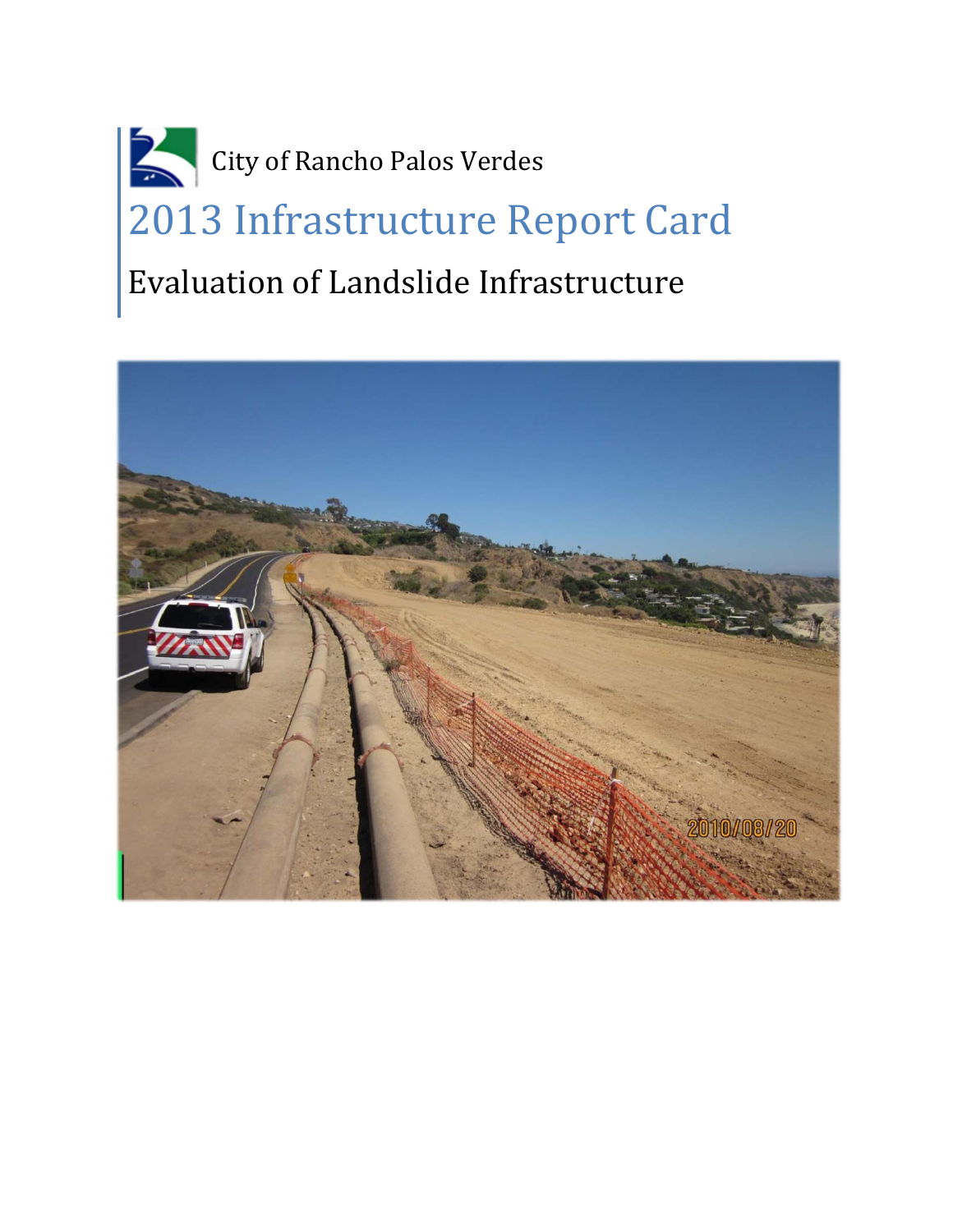# **Evaluation Strategy**

Grading Shall be the Opinion of the Consultant Based on the Following Approach:

- $\triangleright$  Meet with City Staff (Kickoff Meeting)
- $\triangleright$  Gather Required Information (i.e. Data, Reports, etc)
- $\triangleright$  Visit Various Facility Sites
- $\triangleright$  Review Provided Information
- Evaluate Current Infrastructure Condition and Determine "Draft" Grade
- Discuss Analysis of Data and Obtain Written and Verbal Elaborations on Current Infrastructure Conditions from City Staff (that Amend or Expand Written Report Data)
- Re-Evaluate Current Infrastructure Conditions and Draft Grade (Based on Increased Understanding of Infrastructure Conditions from City Staff)
- $\triangleright$  Prepare Draft Report Summarizing the Infrastructure Conditions and Provide a Revised Grade (if Different from "Draft" Grade Above)
- Meet with City to Review Draft Report & Obtain Comments from City Staff
- $\triangleright$  Finalize Report Based on Comments from City and Provide Final Grade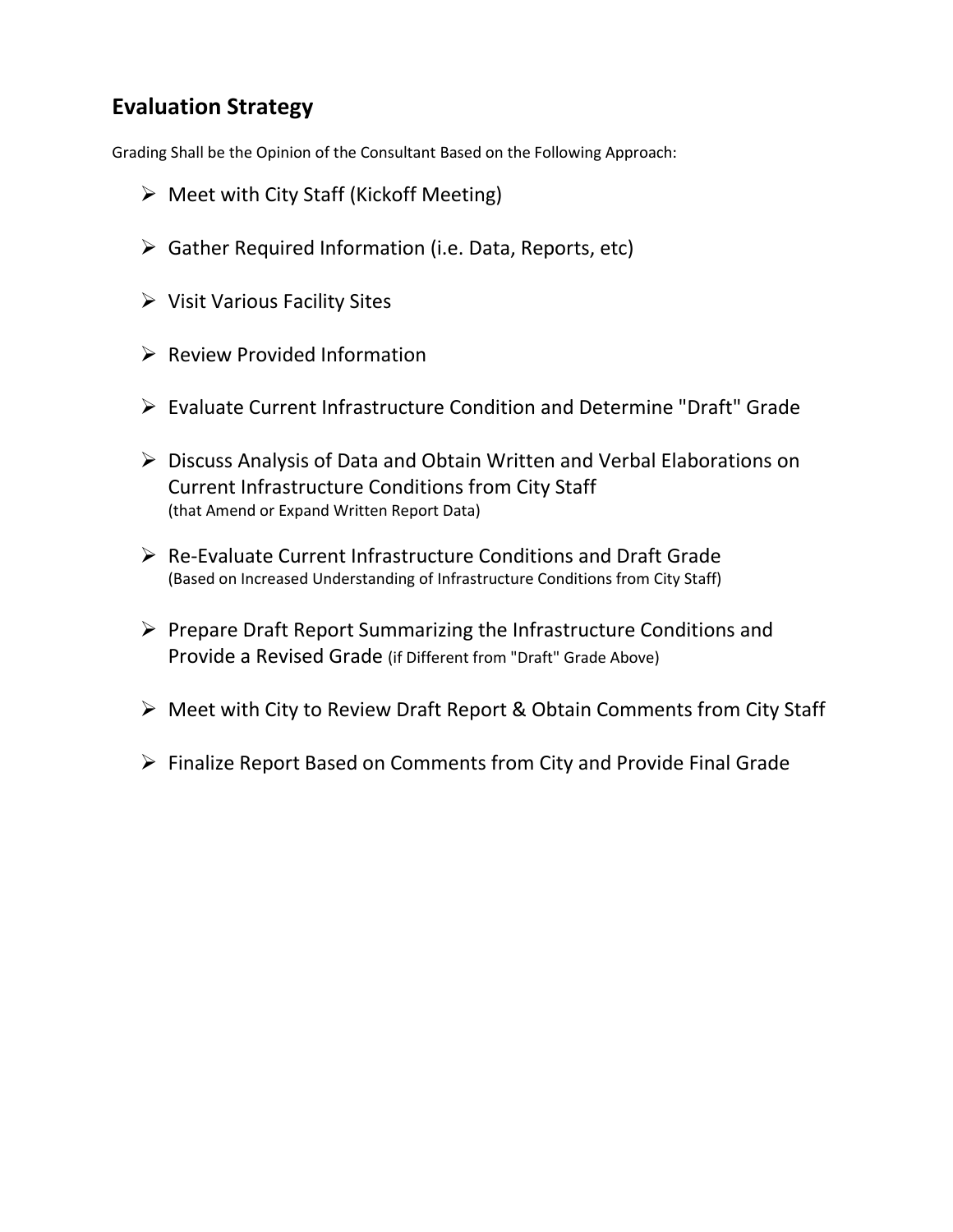# **Kickoff Meeting with City Staff**

- $\triangleright$  June 12, 2013
- $\triangleright$  Attendees:
	- Siamak Motahari Bindu Vaish Nicole Jules Ron Dragoo Andy Winje Nadia Carasco
- $\triangleright$  Ron Dragoo Provided Information on The Landslide Mitigation Infrastructure Following the Kickoff Meeting.

## **Data/Information Evaluated**

- ▶ 2012 Landslide Mitigation Workshop Presentation
- 2007 GIS Landslide Inventory Maps

## **Site Visits**

- $\triangleright$  June 19th
- $\triangleright$  June 20th

Visited the Abalone Cove are of the overall Palos Verdes Drive South Landslide area. Inspected surface drainage systems, dewatering and monitoring wells, and surface conditions.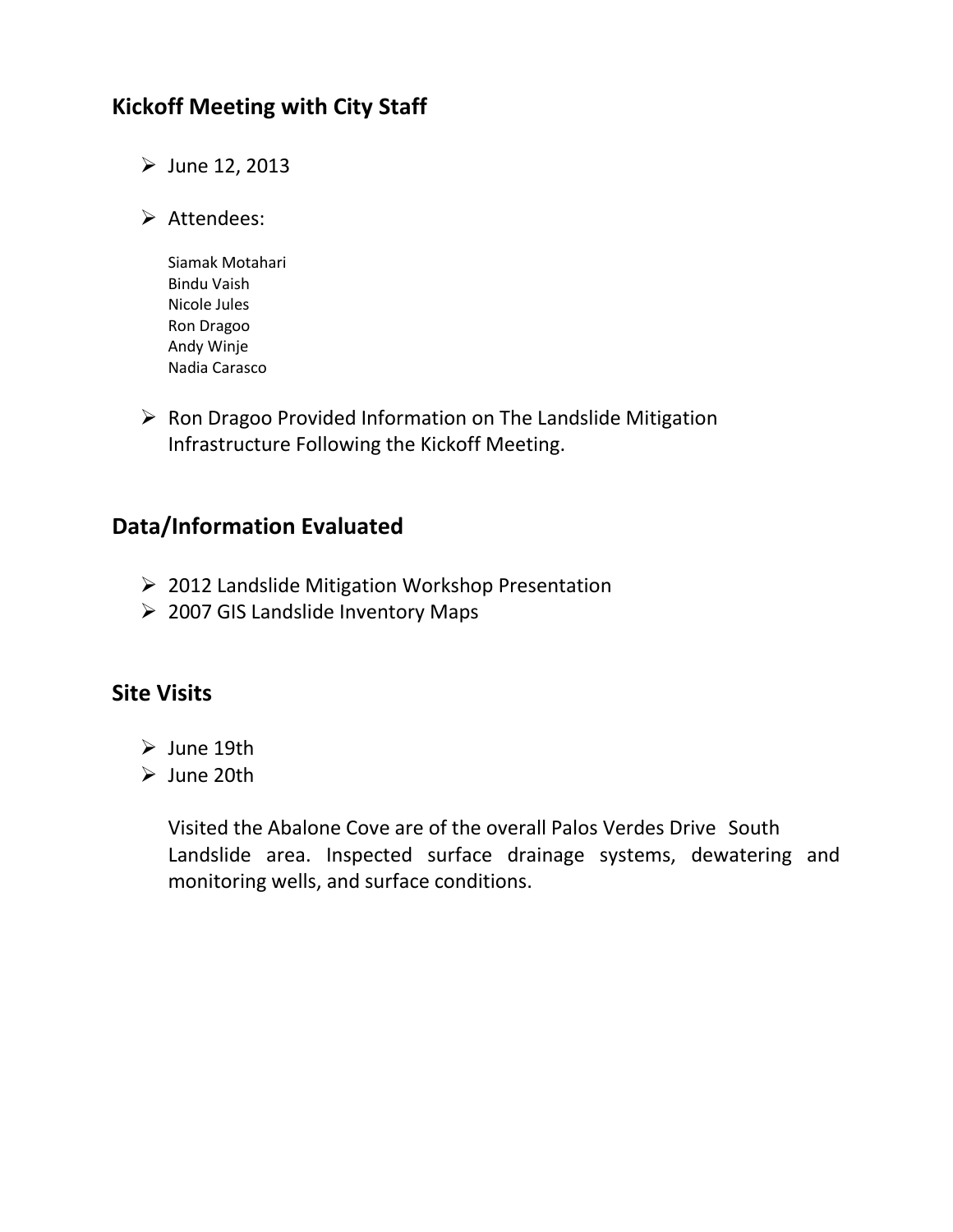# **Photos from Site Visits** (June 19, 2013 Site Visit:)

#### **Abalone Cove Area:**



## **Review of Provided Data/Reports**

 $\geq$  2012 Landslide Mitigation Workshop Presentation

Determined: Types of landslide mitigation infrastructure present in City, ground/surface conditions and the effects of rainfall, number of dewatering and monitoring wells and the production amounts of dewatering wells, significant landslides in recent years (Paseo Del Mar) and planned/recommended improvements to landslide mitigation infrastructure.

## **Preliminary Evaluation**

#### Evaluation Criteria:

- $\triangleright$  Capacity of Infrastructure As it relates to landslide prevention
- $\triangleright$  Structural Condition of Infrastructure As it relates to operation and maintenance
- $\triangleright$  Environmental Sustainability of Infrastructure As it relates to preserving the natural landscape and wildlife when operating, maintaining, and improving landslide mitigation infrastructure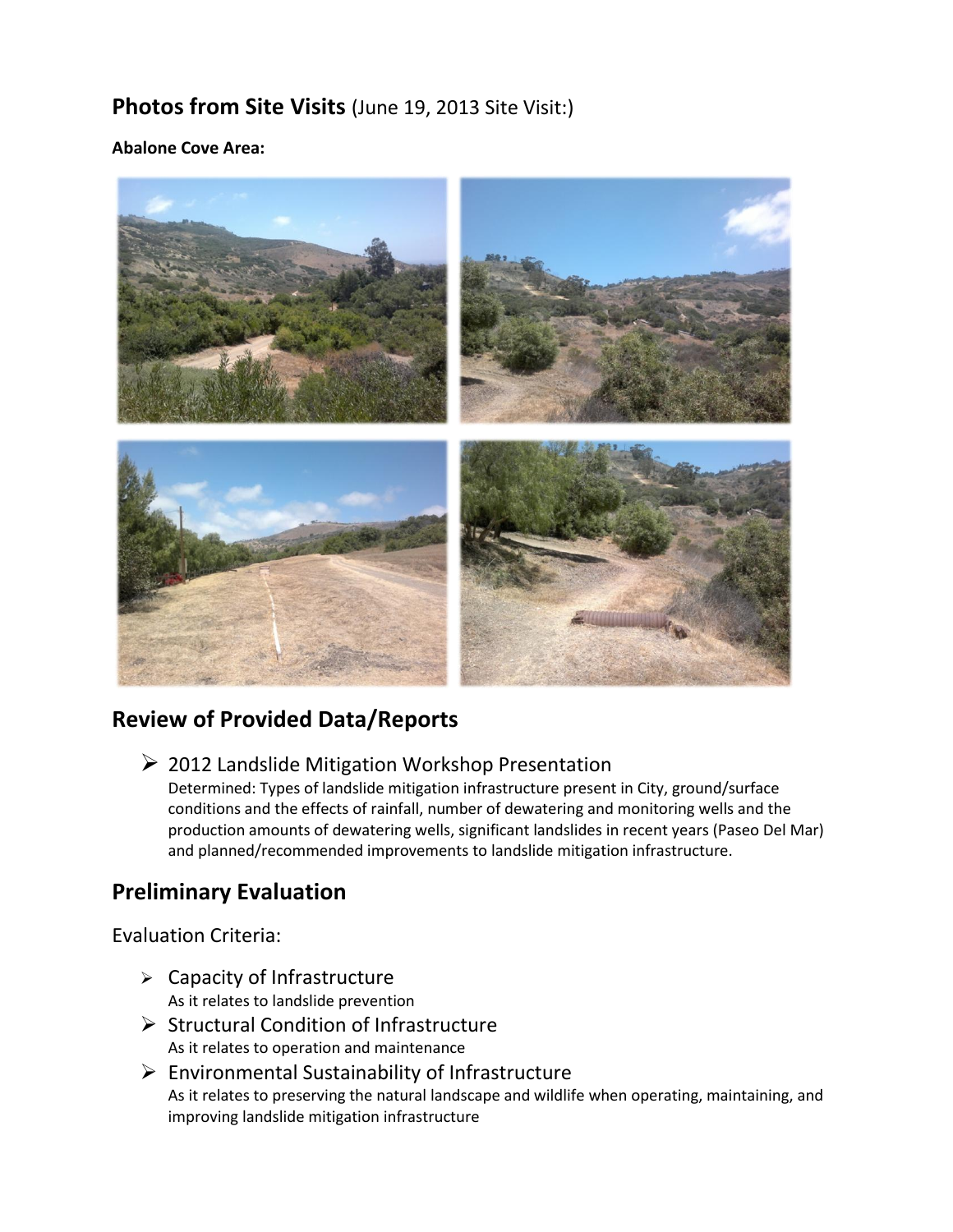# **Preliminary Evaluation (cont.)**

"Draft" Grades

Capacity of Infrastructure: **D (60%)** Structural Condition of Infrastructure: **D (64%)** Environmental Sustainability of Infrastructure: **C (74%)**

**Overall Grade: D (66%)**

## **Progress Meeting**

July 30, 2013 and August 8, 2013

Progress Meeting were held on above dates.

Data Evaluation and "Draft" Grades were discussed with City staff. Current condition of landslide mitigation system was discussed. Data presented in 2012 presentation was the most recent data the City had. Although some minor aspects of the landslide mitigation system may have changed slightly, the overall system were still lacking and CIP projects have not yet been implemented, due to the recent nature of the presentation. Funding concerns were also discussed, along with working together with other agencies.

# **Re-Evaluation of Landslide Mitigation Infrastructure, Report Preparation, and Final Grade Determination**

Final Grade of Landslide Mitigation System, based on review of existing data, site visits, and discussions with City staff, is shown on spreadsheet breakdown on the following page: